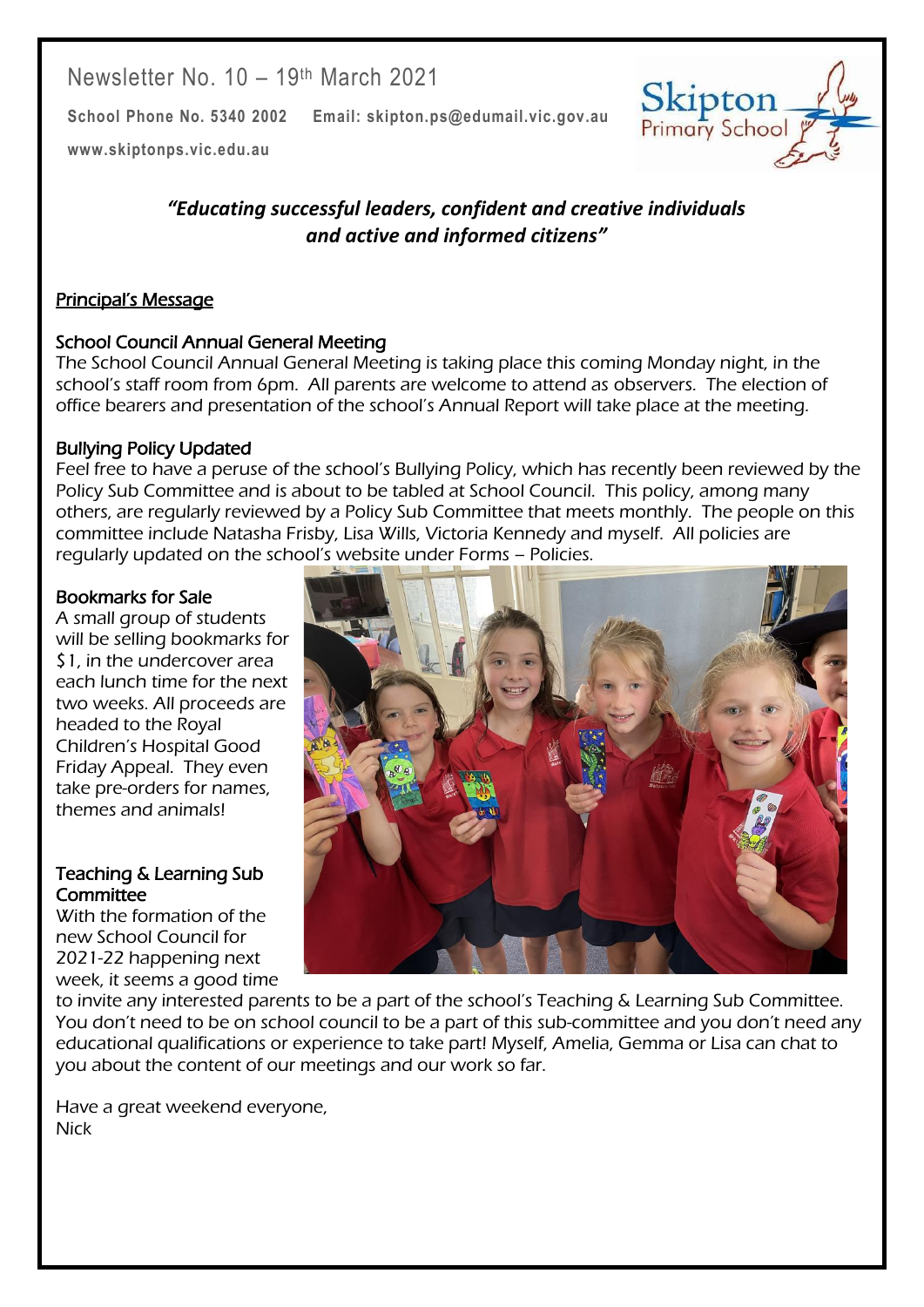### The Next Four Learning Weeks @ Skipton:

| Term 1 Week 9                    |                                         |  |  |  |  |
|----------------------------------|-----------------------------------------|--|--|--|--|
| Mon Mar 22 <sup>nd</sup>         | School Council 6pm                      |  |  |  |  |
| Tue Mar 23rd                     | Planning Day for Staff                  |  |  |  |  |
| Term 1 Week 10                   |                                         |  |  |  |  |
| Thu Apr 1st                      | Casual Clothes Day (details to come)    |  |  |  |  |
|                                  | Assembly & Presentation of Badges (1pm) |  |  |  |  |
|                                  | Last Day of Term 1 (1:30pm finish)      |  |  |  |  |
| Term 2 Week 1                    |                                         |  |  |  |  |
| Mon Apr 19th                     | Student-Free Day                        |  |  |  |  |
| Tue Apr 20th                     | First Day of Term 2 for students        |  |  |  |  |
| Fri Apr 23rd                     | Volunteers Afternoon Tea (2:30pm)       |  |  |  |  |
| Term 2 Week 2                    |                                         |  |  |  |  |
| Mon Apr 26 <sup>th</sup> and Tue | <b>Parent Teacher Conferences</b>       |  |  |  |  |
| Apr 27th                         |                                         |  |  |  |  |
| Wed Apr 28th                     | <b>Cross Country</b>                    |  |  |  |  |

## *Net Set Go!!*

Net Set Go will once again be running in Term 2 2021. Net Set Go is aimed at Primary School aged children who are wishing to learn all about netball. It is a great way to learn the basics and practice until you are ready for real match conditions. Coaches this year are Erin Fletcher (0400998723) and Liz Barr (0406240447) who will walk the students from school to the Recreation Reserve on a Thursday afternoon, starting on Thursday the 22<sup>nd</sup> of April. Parents will need to send a permission form to school, giving Erin and Liz permission to walk your child to Net Set Go. Students must be picked up from the Rec Reserve at 4.30pm. An extra snack and plenty of water is also a good idea!



Centacare South West

# *AusKick!*

The Skipton Football Netball Club is looking for a volunteer or two to run the AusKick program for this season 2021. It generally runs for Term 2 on a Thursday night at 5pm and is open to all primary school age children. If you would be interested or like some further information please call Andrew Bodman on 0417 541 545. You would require a Working with Children's check to volunteer also. Thank you.

### 2020 Grade 4 parents

If any students from this year's grade 5 group happen to have leads from their nextbooks at home, it would be greatly appreciated if they can be returned please. We are missing quite a few.

### Garden Roster

We ask that each family take a fortnight to come in when convenient and do some gardening. Jobs include mowing including the nature strip, weeding and sweeping paths. First name in list to coordinate please.

19th March – 1st April: Fiona Meek, Helen Purvis, Laura Leslie, Wendy Carroll 2nd April – 15th April: Jimmy Collins, Tim Dunne, Troy McKeirnan 16th April – 29th April: Anthony Mulcahy, Rosie Weatherly, Nina Swanson